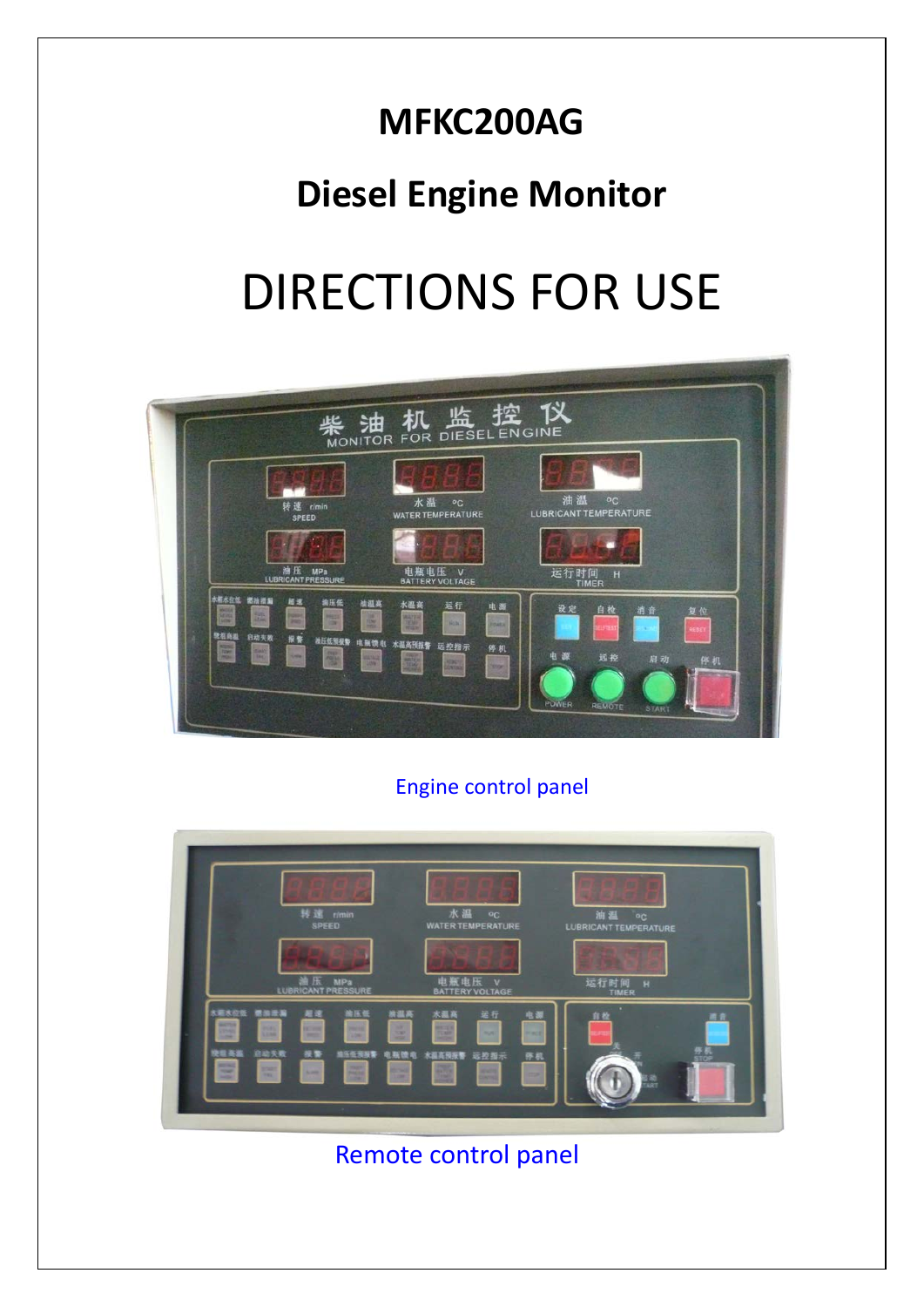#### I. Summary

MFKC200AG diesel engine monitor (hereafter simplified as "Monitor") is a full-automatic electronic monitoring and control system of diesel engine and generator under the control of microcomputer. It could precisely measure and display the rotating speed, oil pressure, water temperature, oil temperature and exhaust temperature of diesel engine, carry out real-time monitoring on the above measured parameters according to users' setting, and send out signals of sound alarm, light alarm and distant transmission alarm etc. In case the stoppage of machine is set up, the Monitor will send out stoppage signal if the parameter exceeds the stoppage value.

#### II. Product Characteristics

1. Microcomputer digital control, and reliable work;

2. Digital display of parameters of diesel engine, and integration of measuring and monitoring;

3. Modularization of functional configuration, and integration of product structures;

4. Resistance to vibration, humidity, salt mist and high/low temperature;

5. Powerful ability to resist interference, convenient installation and use, and high performance-price ratio;

6. Remote monitoring of running parameters;

7. Automatic zero set of lubricating oil pressure

8. Accumulation of running period of diesel engine.

#### III. Main Technical Indicators

1. Application environment:

- a. Working environment: -10℃~+55℃;
- b. Vibration: 2~25Hz; Amplitude: 1.6mm, 25~100Hz; Acceleration:  $\pm 40$ m/s<sup>2</sup> ;
- 2. Measuring range and precision of rotating speed
	- a. Display range: 1~9999r/min;

b.Measurement error: ≤±1 r/min (number of teeth for speed measurement: 60)

c. Maximum signal frequency: 20KHz;

d. Matching transducer: Magnet-resistance pulse rotational sensor.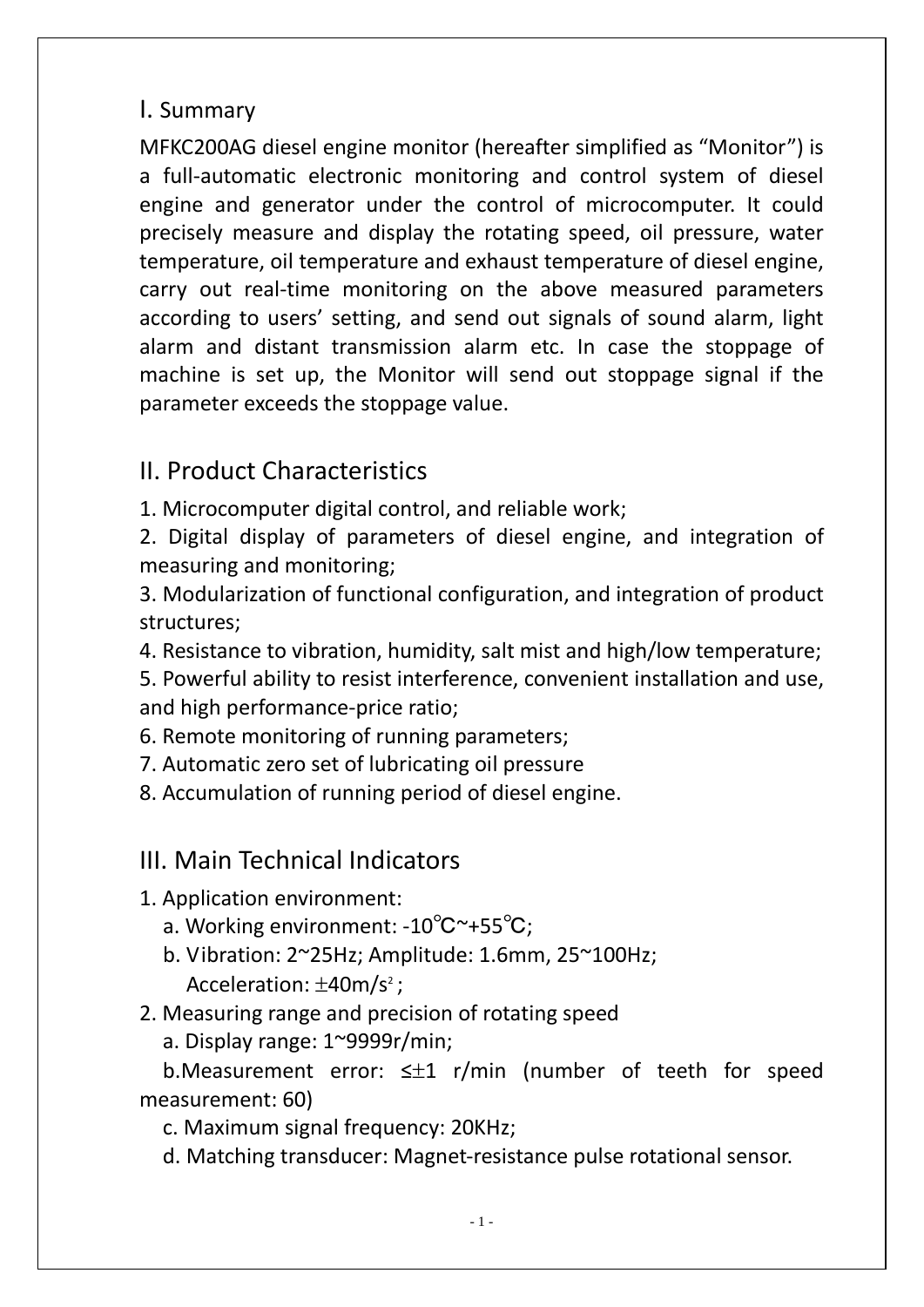- 3. Pressure survey limits and precision
	- a. Measuring range: 0.00~1.00MPa;
	- b. Accuracy class: Grade 1.5
	- c. Equipped sensor: BPR resistance alternating pressure sensor.
- 4. Limits and precision of survey temperature
	- a. Measuring range: 0℃~120℃;
	- b. Precision grade: 1.5
	- c. Survey limits: 0℃~120℃;
	- d. Equipped sensor: hot copper resistance (Cu50) sensor.
- 5. Storage battery voltage survey limits and precision
	- a. Measuring range:18V~32V;
	- b. Precision grade:1.5.
- 6. Display method
	- LED display
- 7. Number of measuring and control channels
	- Rotating speed: 1
	- Lubricate pressure: 1
	- Water temperature: 1
	- lubricate temperature: 1
	- Storage battery voltage: 1
- 8. Power supply: DC24V<sub>-25%</sub> .<br>+30%

#### IV. Functions

- 1. Meanings and functions of lamps
- **Speed high:** diesel rotational speed overstep the standard data.

**Pressure low:** lubricating oil pressure is low.

**Pressure lower:** lubricating oil pressure is lower.

**Water temperature high:** cooled water temperature is high.

**Water temperature higher :** cooled water temperature is higher . **Power:** switch indication;

**Alarm:** data overpass alarm or shutdown alarm;

**Run:** the diesel engine working indication;

**Charge:** battery charge indication;

**Start:** starting the diesel engine indication.

**Stop:** Stop signal output indication;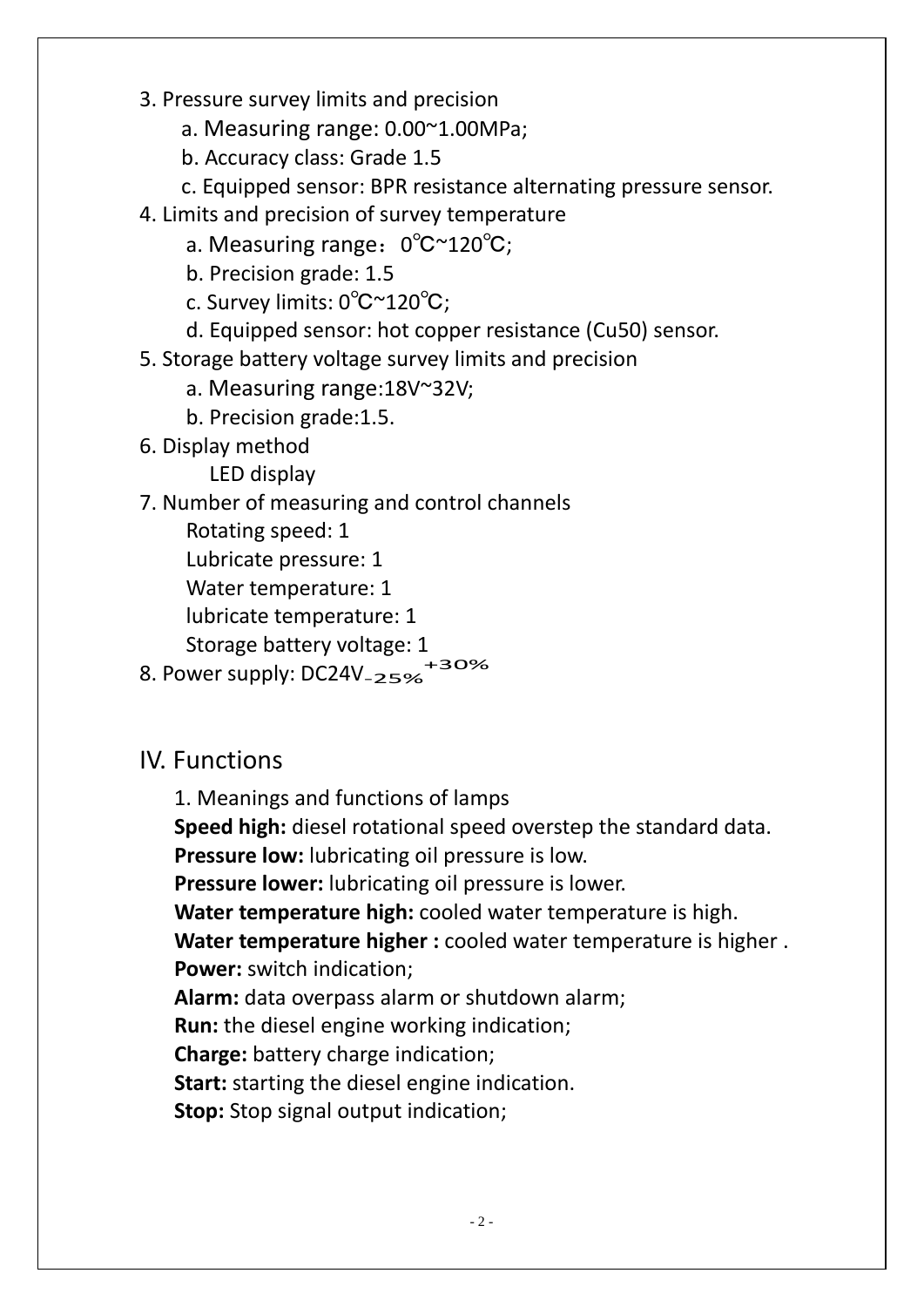2. Meaning and application of keys and buttons

**Start:** Press the key, the monitor will give the signal to start the diesel engine.

**Self-Test:** When there is no rotating speed, press down this key to make each channel of the Monitor simulate external working situations for self-inspection item by item. When the set value for alarming is reached, the Monitor sends out sound and light alarm signals; and when the set value for stop is reached, the Monitor sends out automatic stop signal.

**Timer:** Hold down this button, the rotational speed displaying window shows diesel engine accumulated running time, after 5 seconds, it will automatically show the rotational speed.

**Mute:** When has the alarm signal, hold down this key, the sound alarm will be off, the alarm light becomes plain light.

**Reset**: Press down this key to reset the Monitor.

**Stop**: This key is for stopping the machine. Press down this key, the Monitor will send out stop signal to stop the diesel engine compulsively.

3. Meanings of letters on the interface of display

**Rotational speed**: rotational speed of diesel engine;

**Timer:** accumulating running time of the diesel engine;

**Lubricant pressure:** lubricating oil pressure of the diesel engine;

**Water temperature:** cooled water temperature of the diesel engine;

**Lubricant temperature:** lubricating oil temperature of the diesel engine.

**Battery voltage:** voltage of the storage battery;

#### V. Installation and application

1. Installation

a. Mounting hole: Set up 4 mounting holes on the vertical panel of the instrument with its center as the benchmark symmetry, which are 120mm in length and 85mm in width.

b. Install the Monitor at a proper position and fasten it.

c. Install the revolution speed transducer on the cover of the speed measurement gear. During the installation, rotate the transducer till it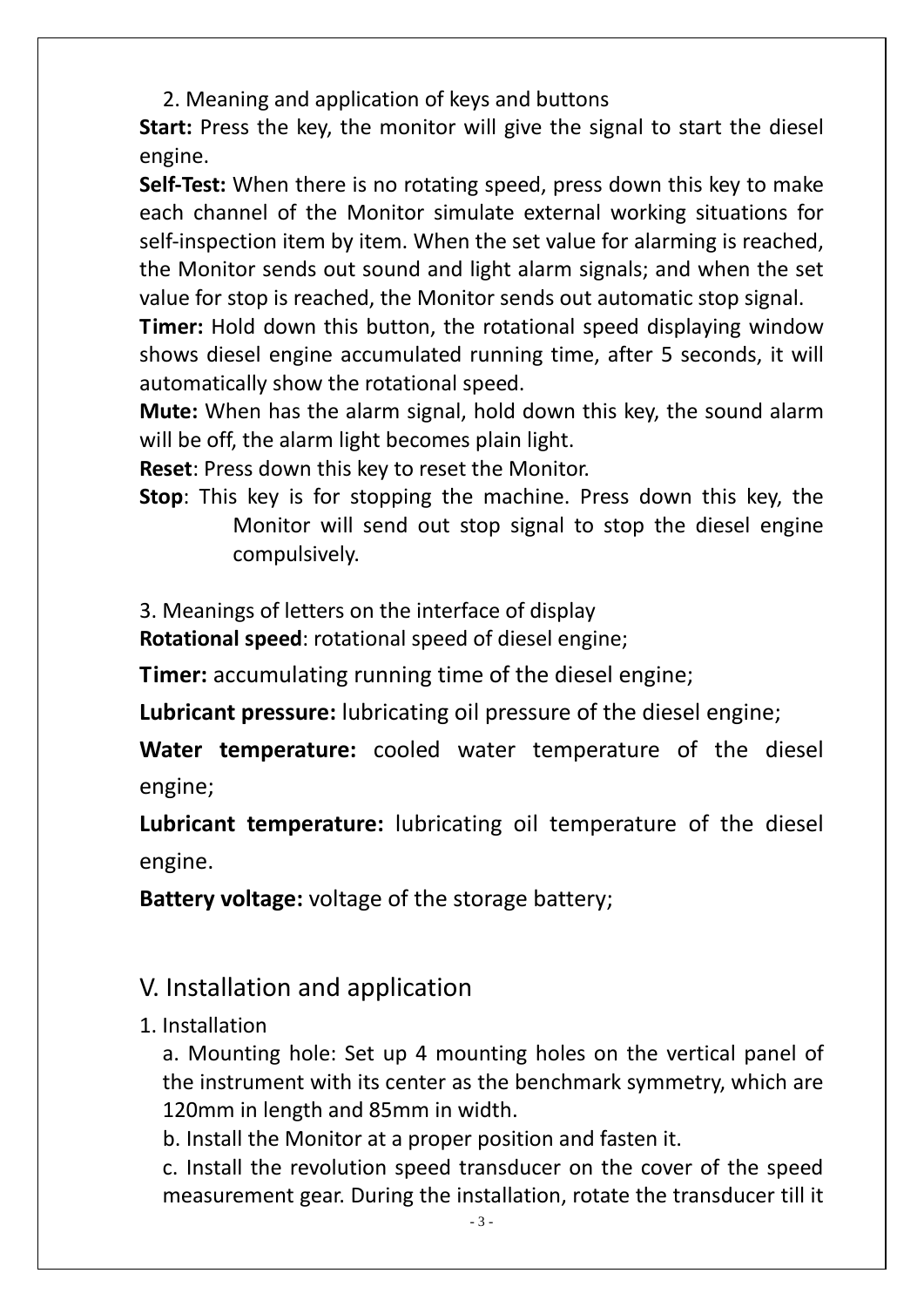touches the outer margin of the gear firstly, then drop back the transducer by a half circle to produce a gap of 0.5-1.5mm between the transducer and the outer margin of gear, and fasten the clamp nuts finally.

d. Install each transducer at corresponding position, plug in and screw down them, and pay attention to water proofing.

e. Connect wires properly according to the attached wiring diagram.

#### 2. Application

Open the power switch, ensuring the fully correct installation and wiring. Wait till the Monitor enters into monitoring state, and then restart up the diesel engine to make the Monitor enter into normal state automatically. Subsequently, the Monitor will test the rotating speed, oil pressure, water temperature and oil temperature of the diesel engine in a real-time way, and send out corresponding signals after the set parameters are reached. When some alarm signal occurs, corresponding display windows flicker, alarm lamps turn on, and alarm apparatus alarms. And here, press down "Mute" key, the alarm sound of the alarm apparatus disappears. When stop signal occurs, wait till the diesel engine stops stably, close the Monitor and eliminate failures, and then open the Monitor and restart up the machine.

#### VI. Cautions

1. It is necessary to start up the diesel engine 10 seconds after opening the power source of the Monitor.

2. Don't press down the buttons such as "Test", "Stop", "Reset" and "Start" etc. at random during the normal operation of the Monitor.

3. Check frequently if the plug of the transducer is eroded by oil and water, becomes loose or falls off.

4. Distant transmission cables and power cables shall be arranged separately for avoiding electromagnetic interference.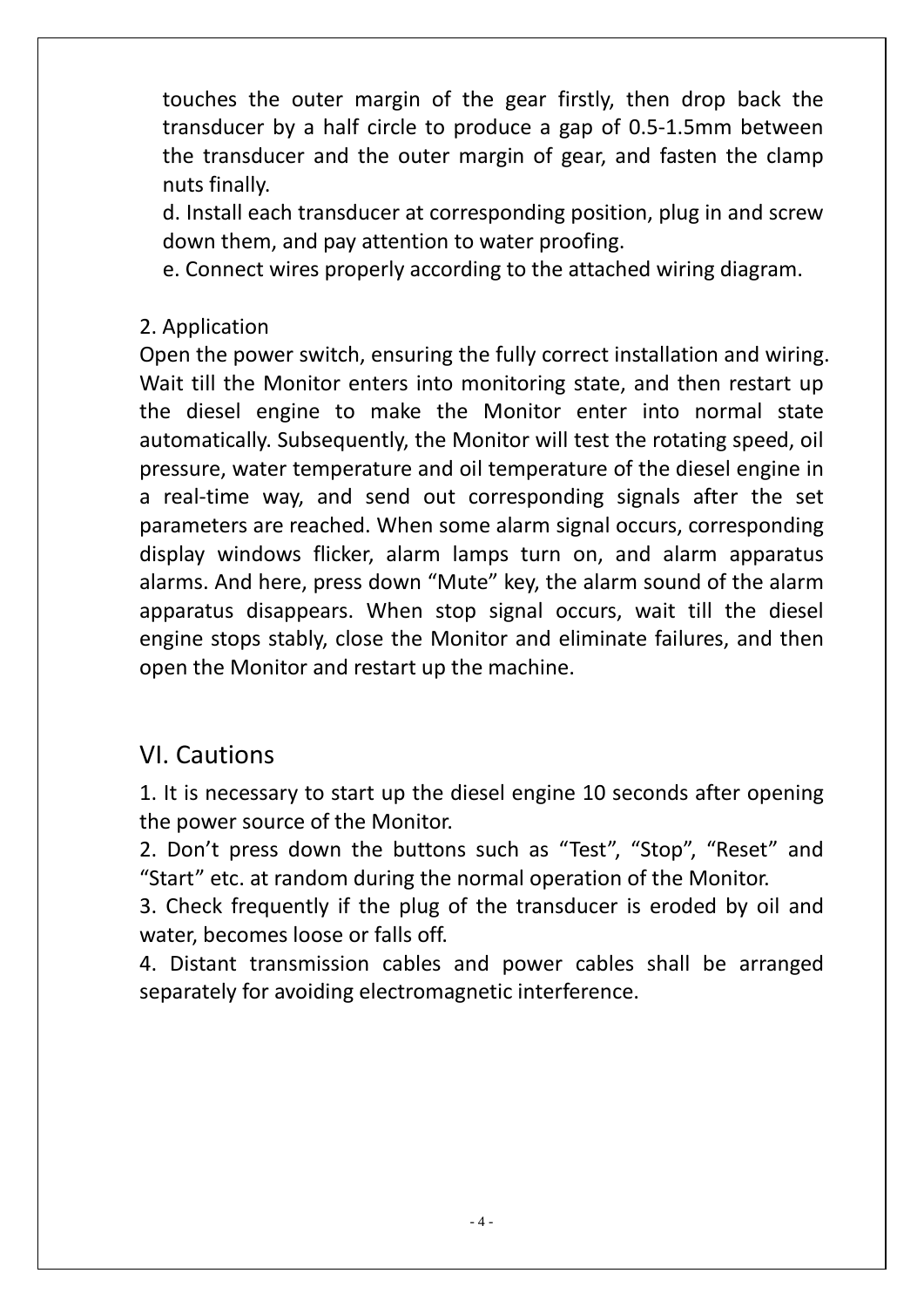#### **VII. Maintenance period**

Since the date of leaving plant, the quality maintenance period is the same as the diesel main engines. If there's any quality problem, we will supply repair service without asking any payment.